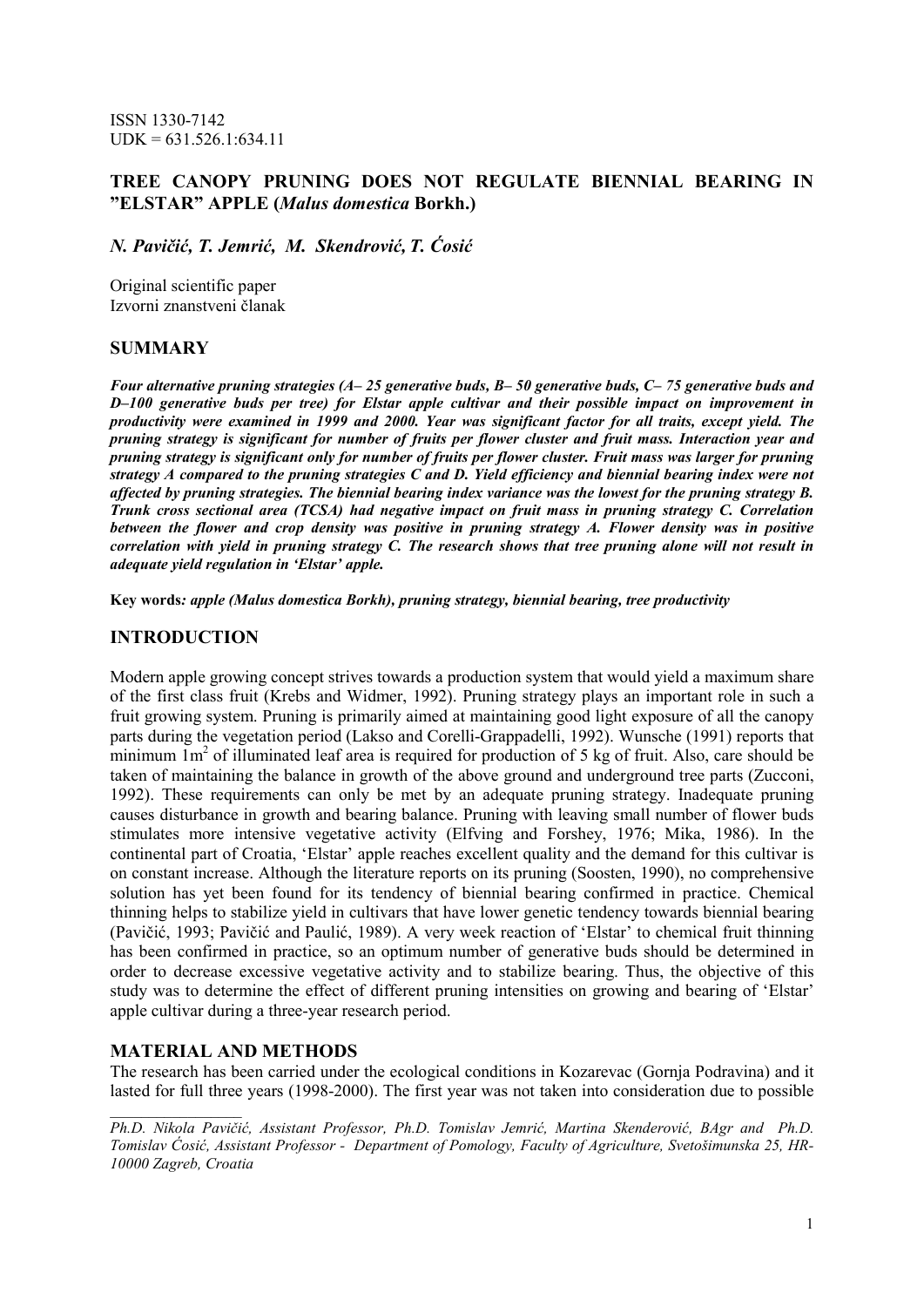masking effect of tree reaction to pruning carried out before the trial was set up. 'Elstar' trees were grafted on M9 rootstock planted in 1995 at 3 x 0.7 planting distance.

The trial was set up with four alternatives of generative bud number left after pruning, i.e.:

- $A = 25$  generative buds per tree
- $B = 50$  generative buds per tree
- $C = 75$  generative buds per tree
- $D = 100$  generative buds per tree

All the trial trees were pruned by the same person, according to the trial plan and using the photographs to avoid variations in pruning approach different persons might have. Five replications were established in a randomized block design (RBD). Each replication included ten trees. The same trees got the same treatments each year. The pruning was performed in January, before the vegetation starts. Generative buds were selected on the basis of their morphological characteristics.

The generative buds were counted with a manual counter. Vegetative growth was determined by measuring the trunk cross-section at 15cm above the graft and expressed as the trunk cross-section area (TCSA) in cm<sup>2</sup>. Flower density was determined in full bloom, and crop density, number of fruits/flower cluster, yield (kg·tree<sup>-1</sup>), fruit mass in grams yield efficiency and cumulative yield efficiency (kg·cm<sup>-2</sup>) were calculated (Lombard et al., 1988) in harvest. The biennial bearing index was calculated after Hoblyn et al*.* (1936).

All the data were statistically processed with the SAS program, version 6.12 (SAS Institute, Cary, NC, USA) using GLM procedure and Ducan test (significance level P<0.05). TCSA and flower density were subject to logarithmic and crop density, yield and yield efficiency to square roots transformation to meet the variance analysis requirements.

## **RESULTS AND DISCUSSION**

Results for the period 1999-2000 (Tab. 1) show that year significantly affects all the researched traits but for the yield per tree. The TCSA increase during the second research year was a result of normal vegetative growth. Smaller flower density in 2000 points to biennial bearing occurrence regardless of the pruning strategy. The pruning strategy effect is significant only for number of fruits per flower cluster and fruit mass. Year\*pruning strategy interaction is significant only for the number of fruits/flower cluster, which shows that the pruning strategy has variable effects within a specific year, with the exception of the pruning strategy B that was stable in both research years.

Annual analyses indicate that there is no significant difference between treatments in 1999. In 2000, the difference was noticed in number of fruits/flower cluster between the pruning strategies A and D. Higher fruit number per flower cluster in alternative D is a consequence of poor differentiation of generative buds, so the fruit tree ensured sufficient assimilate for the fruit nutrition. Fruit mass in pruning strategy A is larger than in C and D, as the result of lower number of fruit buds in alternative A on one hand and less intensive fruit setting on the other.

There was a significant difference in crop density and yield between the pruning strategy A and all other strategies (Tab. 2). The pruning did not affect the number of fruits/flower cluster (data not presented). The pruning strategy A yielded the highest fruit mass. The yield efficiency was not significant, which leads to the conclusion that the biennial bearing and productivity are closely related with the balance between plant hormones that inhibit flowering (gibberelin) and those that promote it (cytokinin), Hoad (1984). The biennial bearing index also did not show a significant difference between the pruning strategies. The biennial bearing index variance was smaller for the pruning strategy B. The TCSA and yield efficiency were in negative correlation in the Pruning Strategy C ( $r^2$ = 0.835 P≤0.01) and in all alternatives taken together  $(r^2=0.472 \text{ P} \le 0.01)$  (data not presented). The negative relation between TCSA and yield efficiency indicate that an increase in effusiveness results in "excessive" assimilates that are redirected into vegetative growth rather than in differentiation of generative buds (Barrit et al., 1997). An interesting issue that remains open is why the pruning strategy A was spared from such relation. The pruning was intensive, so intensification in vegetative growth rather than productivity should be expected. However it did not happen, and the probable reason is an excessive reduction in leaf surface, so the products of photosynthesis were insufficient. TCSA also had a negative impact on fruit mass in the Pruning Strategy C and cumulatively  $(r^2=0.455$  and  $-0.816$ , P≤0.01, respectively) (data not presented).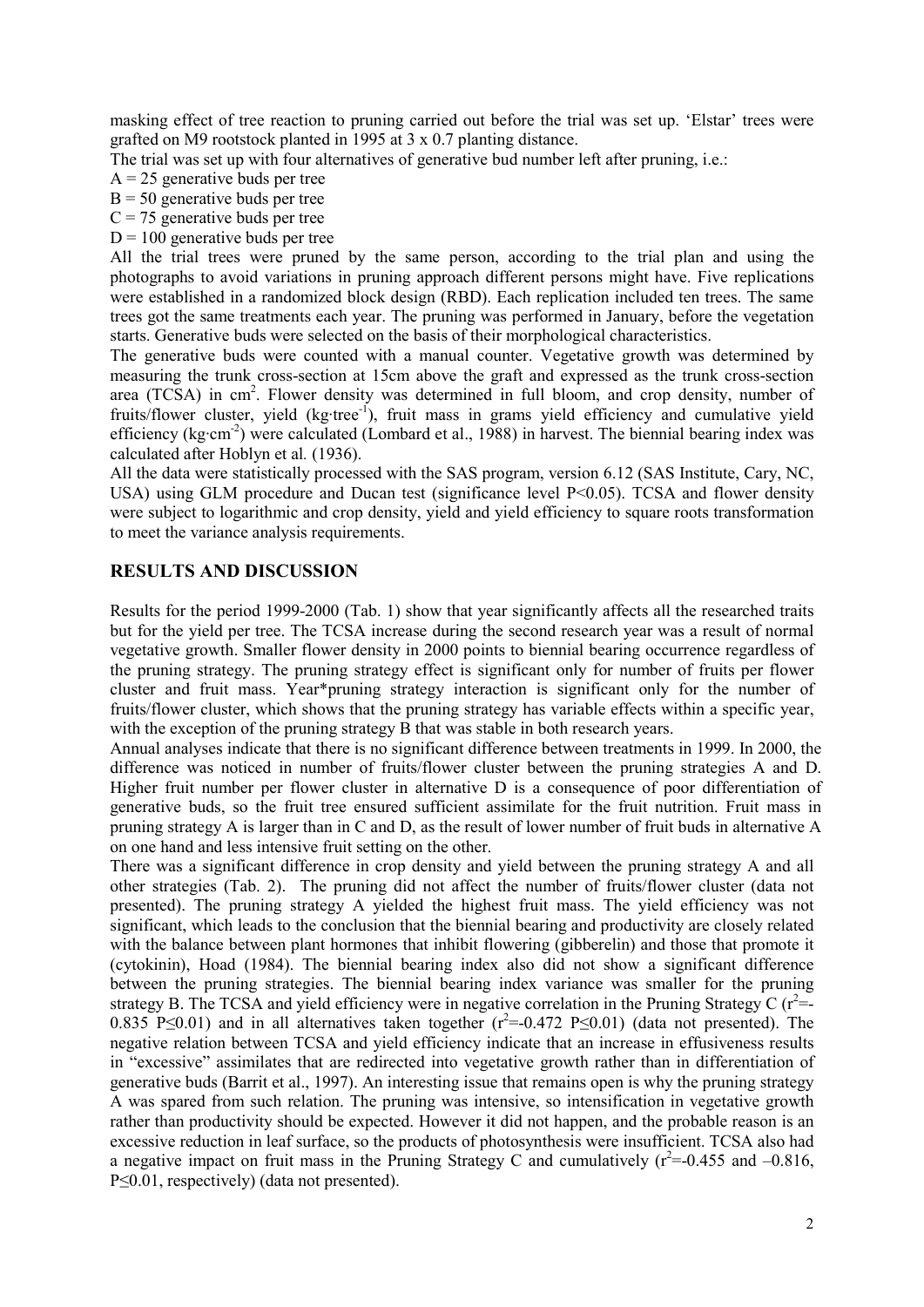#### Table 1. Indicators of vegetative and generative development of Elstar apple affected by four Pruning Strategies in 1999 and 2000

Tablica 1. Pokazatelji vegetativne i generativne razvijenosti jabuke sorte Elstar pod utjecajem četiri načina reza u 1999. i 2000. godini

| Pruning<br><b>Strategies</b> | <b>TCSA</b>     | <b>Flower</b><br>density | <b>Crop</b><br>density | No.of fruits-<br>flower     | Yield<br>$(kg/tree^{-1})$                       | Fruit mass<br>Masa ploda | Yield<br>efficiency                 |  |  |  |  |
|------------------------------|-----------------|--------------------------|------------------------|-----------------------------|-------------------------------------------------|--------------------------|-------------------------------------|--|--|--|--|
| Rez                          | $\text{(cm}^2)$ | Br. gronja               | Br.                    | $cluster^{-1}$              | Prirod                                          | (g)                      | Efikasnost.                         |  |  |  |  |
|                              |                 | / TCSA                   | plodova                | Br. plodova $\overline{\ }$ | $(kg\mathsf{F} \mathsf{S}^{\dagger}\mathsf{F})$ |                          | rodnosti                            |  |  |  |  |
|                              |                 |                          | <b>TCSA</b>            | gronja                      |                                                 |                          | $\frac{\text{kg/cm}^2}{\text{m}^2}$ |  |  |  |  |
| 1999                         |                 |                          |                        |                             |                                                 |                          |                                     |  |  |  |  |
| A                            | 19.75a          | 2.22a                    | 3.26a                  | 1.30a                       | 9.95a                                           | 160.12 a                 | 0.51a                               |  |  |  |  |
| $\, {\bf B}$                 | 23.40a          | 0.94a                    | 2.32a                  | 2.02a                       | 8.17 a                                          | 157.44 a                 | 0.37a                               |  |  |  |  |
| $\mathcal{C}$                | 19.37 a         | 3.12a                    | 5.33 a                 | 1.55a                       | 13.92 a                                         | 148.55 a                 | 0.75a                               |  |  |  |  |
| D                            | 19.49 a         | 2.17a                    | 4.31a                  | 1.59a                       | 10.64a                                          | 138.04 a                 | 0.57a                               |  |  |  |  |
| 2000                         |                 |                          |                        |                             |                                                 |                          |                                     |  |  |  |  |
| A                            | 25.36a          | 0.39a                    | 1.15a                  | 1.70c                       | 4.82 a                                          | 173.25a                  | 0.19a                               |  |  |  |  |
| $\, {\bf B}$                 | 27.93 a         | 0.95a                    | 2.65a                  | 2.12 bc                     | 7.76a                                           | 141.49 ab                | 0.37a                               |  |  |  |  |
| $\mathcal{C}$                | 24.70 a         | 0.70a                    | 2.63a                  | 2.97ab                      | 7.86 a                                          | 132.33 b                 | 0.33a                               |  |  |  |  |
| D                            | 24.34 a         | 0.49a                    | 2.65a                  | 4.14a                       | 10.13a                                          | 115.09 b                 | 0.32a                               |  |  |  |  |
| <b>Source</b>                |                 |                          |                        |                             |                                                 |                          |                                     |  |  |  |  |
| <i>Izvor</i>                 |                 |                          |                        |                             |                                                 |                          |                                     |  |  |  |  |
| Year $(Y)$                   | ***             | $* *$                    | $\ast$                 | $***$                       | n.s.                                            | $\star$                  | $\ast$                              |  |  |  |  |
| Godina(G)                    |                 |                          |                        |                             |                                                 |                          |                                     |  |  |  |  |
| Pruning $(P)$                | n.s.            | n.s.                     | n.s.                   | $**$                        | n.s.                                            | $**$                     | n.s.                                |  |  |  |  |
| Rez(R)                       |                 |                          |                        |                             |                                                 |                          |                                     |  |  |  |  |
| Y*P                          | n.s.            | n.s.                     | n.s.                   | $* *$                       | n.s.                                            | n.s.                     | n.s.                                |  |  |  |  |
| $(G * R)$                    |                 |                          |                        |                             |                                                 |                          |                                     |  |  |  |  |

\*Note: values designated with the same character within one year are not statistically different according to the Duncan multiple range test at  $P \le 0.05$ ; n.s., \*, \*\*\* -not significant, significant at  $P \le 0.05$  and 0.001, respectively

\*Napomena: vrijednosti označene istim slovom unutar jedne godine nisu statistički različite prema Duncan-ovom testu uz P<0.05; n.s., \*, \*\*\*-nije signifikantno, signifikantno uz P<0.05 i 0.001, respektivno

#### Table 2. Indicators of vegetative and generative development of Elstar apple affected by four Pruning Strategies (cumulative data for 1999-2000)

Tablica 2. Pokazatelji vegetativne i generativne razvijenosti jabuke sorte Elstar pod utjecajem četiri načina reza (kumulativne vrijednosti 1999.-2000.)

| Pruning<br><b>Strategy</b><br>Rez | <b>TCSA</b><br>$\text{(cm}^2\text{)}$ | <b>Flower</b><br>density<br>Br. | Crop<br>density<br>Br plodova | Yield<br>$(kg$ ·tree <sup>-1</sup> )<br>Prirod | Fruit<br>mass(g)<br>Masa   | Yield<br>efficiency<br>$(kg\cdot cm^{-2})$                    | <b>Biennial</b><br>bearing<br>index | Variance<br>Varijanca<br>indeksa |
|-----------------------------------|---------------------------------------|---------------------------------|-------------------------------|------------------------------------------------|----------------------------|---------------------------------------------------------------|-------------------------------------|----------------------------------|
|                                   |                                       | gronja<br>/TCSA                 | / TCSA                        | (kg(st))                                       | ploda<br>$\left( g\right)$ | Efikasnost<br>rodnosti<br>$\frac{\text{kg/cm}^2}{\text{m}^2}$ | Indeks<br>alternativno<br>sti       | alternativn<br>osti              |
| A                                 | 2.90a                                 | 3.81 <sub>b</sub>               | 1.35 <sub>b</sub>             | 15.39 b                                        | 159.78 a                   | 0.61a                                                         | 0.75a                               | 0.05                             |
| B                                 | 2.75a                                 | 5.28a                           | 1.96a                         | 20.73a                                         | 143.00 b                   | 0.74a                                                         | 0.64a                               | 0.03                             |
| $\mathcal{C}$                     | 3.22a                                 | 6.23a                           | 1.78a                         | 20.37a                                         | 137.51bc                   | 0.84a                                                         | 0.80a                               | 0.05                             |
| D                                 | 3.17a                                 | 6.15a                           | 2.07a                         | 19.12a                                         | 128.06c                    | 0.78a                                                         | 0.75a                               | 0.06                             |

\* Note: values designated with the same character are not statistically different according to the Duncan multiple range test at  $P \le 0.05$ 

\*Napomena: vrijednosti označene istim slovom nisu statistički različite prema Duncan-ovom testu uz  $P\leq 0.05$ 

A correlation between flower and crop density was positive only in Pruning Strategy A  $(r^2=0.793)$ P<0.05) and in all the alternatives cumulatively  $(r^2=0.526 \text{ P}<0.01)$  (data not presented). Flower density was in positive correlation with yield in Pruning Strategy C ( $r^2=0.704$  P $\leq 0.05$ ) and all the strategies cumulatively  $(r^2=0.394 \text{ P}\leq 0.01)$  (data not presented). High positive correlation between the number of flowers and crop density in pruning strategy A is a consequence of smaller number of generative buds, which renders sufficient potential for the fruit growth since an average fruit mass was the highest in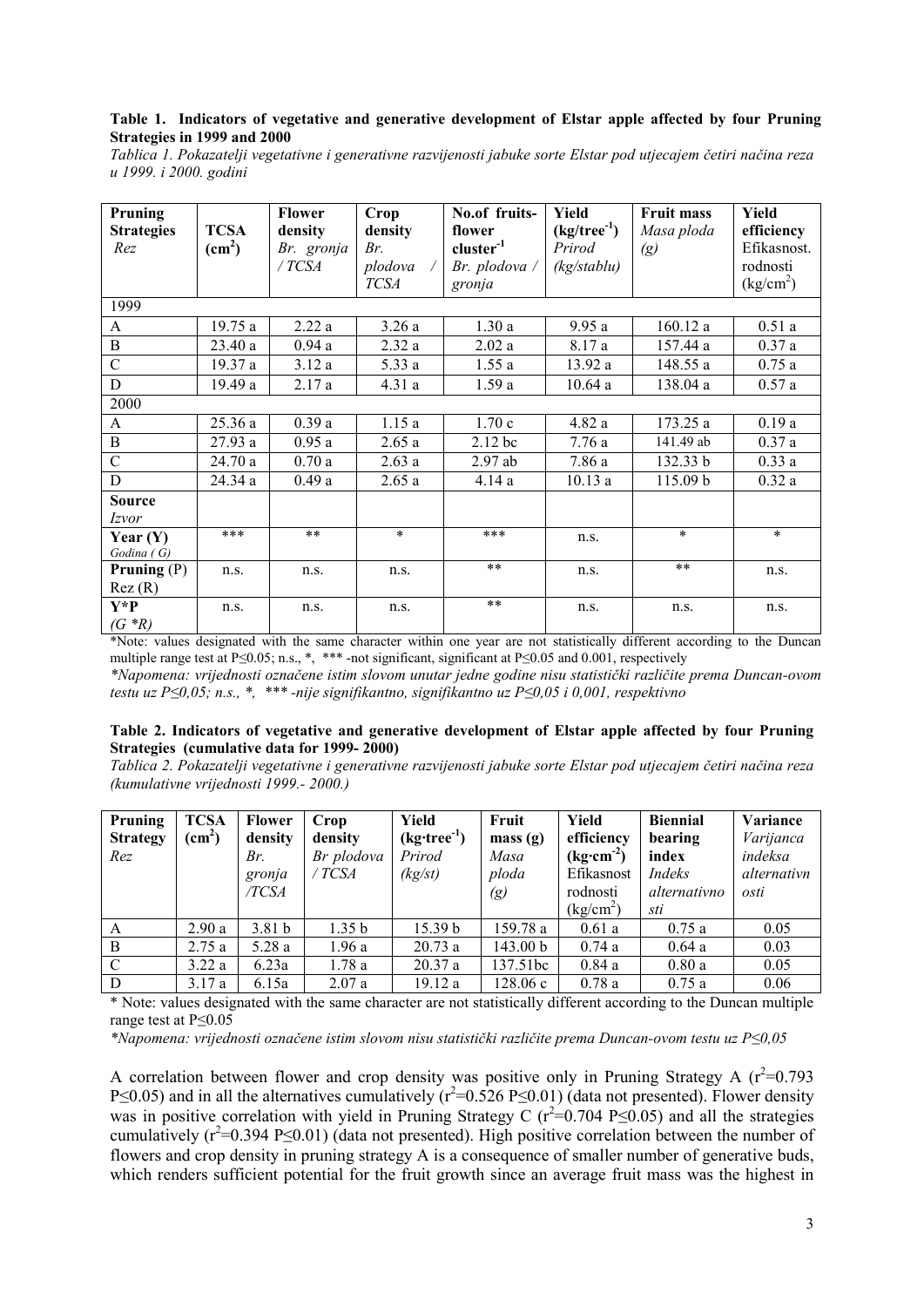pruning strategy A (Tab. 1). It could not have compensated for the yield decrease trend noticed in 2000, caused by strong competition between the one-year shoots (Helsen and Deckers, 1984). In alternative C, there was an strong potential for intensified fruit set because of a strong positive correlation between the flower density and yield. However, this pruning strategy does not differ from the alternatives A and D when it comes to tendency towards biennial bearing.

The biennial bearing index was not significant, but its variance was the lowest in the pruning strategy B. The biennial bearing index variance is better indicator when measurements were conducted on a relatively small number of trees (Huff, 2001). In alternative B it was the lowest, which points to optimum number of 50 buds per tree, particularly considering flower density which was similar for both years. All this leads to the conclusion that pruning of the aboveground part of the tree alone is not sufficient for regulation of biennial bearing. No correlation was established between TCSA and biennial bearing index either cumulatively or in individual pruning strategies.

# **CONCLUSION**

This research shows that pruning of canopy only does not enable adequate regulation of bearing, so further research is necessary into the root pruning and/or trunk girdling in order to decrease excessive vegetative activity and stabilize bearing. The researches focusing on these targets are currently underway.

# **ACKNOWLEDGEMENTS**

Our sincere gratitude goes to the Agricultural Research Council of the Ministry of Agriculture and Forestry of the Republic of Croatia who supported this research (Project ARS AZ-40-98).

# **REFERENCES**

- 1. Barrit, B.H., Konishi, B.S., Dilley, M.A. 1997: Tree size, yield and biennial bearing relations with 40 apple rootstocks and three scion cultivars. *Acta Horticulturae* 451, 105-112.
- 2. Elfving, D.C., Forshey, C. G. 1976: Growth and fruiting responses of vigorous apple branches to pruning and branch orientation treatments. *Journal of the American Society for Horticultural Science* 101, 290-296.
- 3. Helsen, J., Deckers, J.C. 1984: Fruit set and growth reactions of pear trees, cv. Doyenne du Commice on Quince A, pruned at different ratios of vegetative on generative buds. *Acta Horticulturae* 149, 145-152.
- 4. Hoad, G.V. 1984: Hormonal regulation of fruit-bud formation in fruit trees. *Acta Horticulturae* 149, 13-24.
- 5. Hoblyn, T.J., Grubb, N.J., Ranter, A.C., Water, B.L. 1936: Studies in biennial bearing. *Journal of the Pomology Horticulturae Science* 14, 39-76.
- 6. Huff, A. 2001: A significance test for biennial bearing using data resampling. *The Journal of Horticultural Science and Biotechnology* 76, 534-535.
- 7. Krebs C., Widmer, A. 1992. Mikado- und Drilling- System zwei neue Baumformen in Prüfung. Schweiz. Z. *Obst-und Weinbau* 128, 297 – 301.
- 8. Lakso, A., Corelli-Grappadelli, L. 1992: Le techniche di potatura e allevamento influenzano la ripartizione dei carboidrati e lo sviluppo dei frutti di melo. *Frutticoltura* 54, 15-20.
- 9. Lombard, P.B., Callan, N. W., Dennis, F. G., Jr., Looney, N. E., Renquist, A. R., Mielke, A. 1988. Towards a standardized nomenclature, procedures, values, and units in determining fruit and nut tree yield performance. *HortScience* 23, 813-817.
- 10. Mika, A. 1986. Physiological responses of fruit trees to pruning. *Horticultural Reviews* 8, 249- 265.
- 11. Pavičić, N., 1993. Kemijsko prorjedivanje plodova sorte 'Idared'. *Agronomski glasnik* 55, 411- 417.